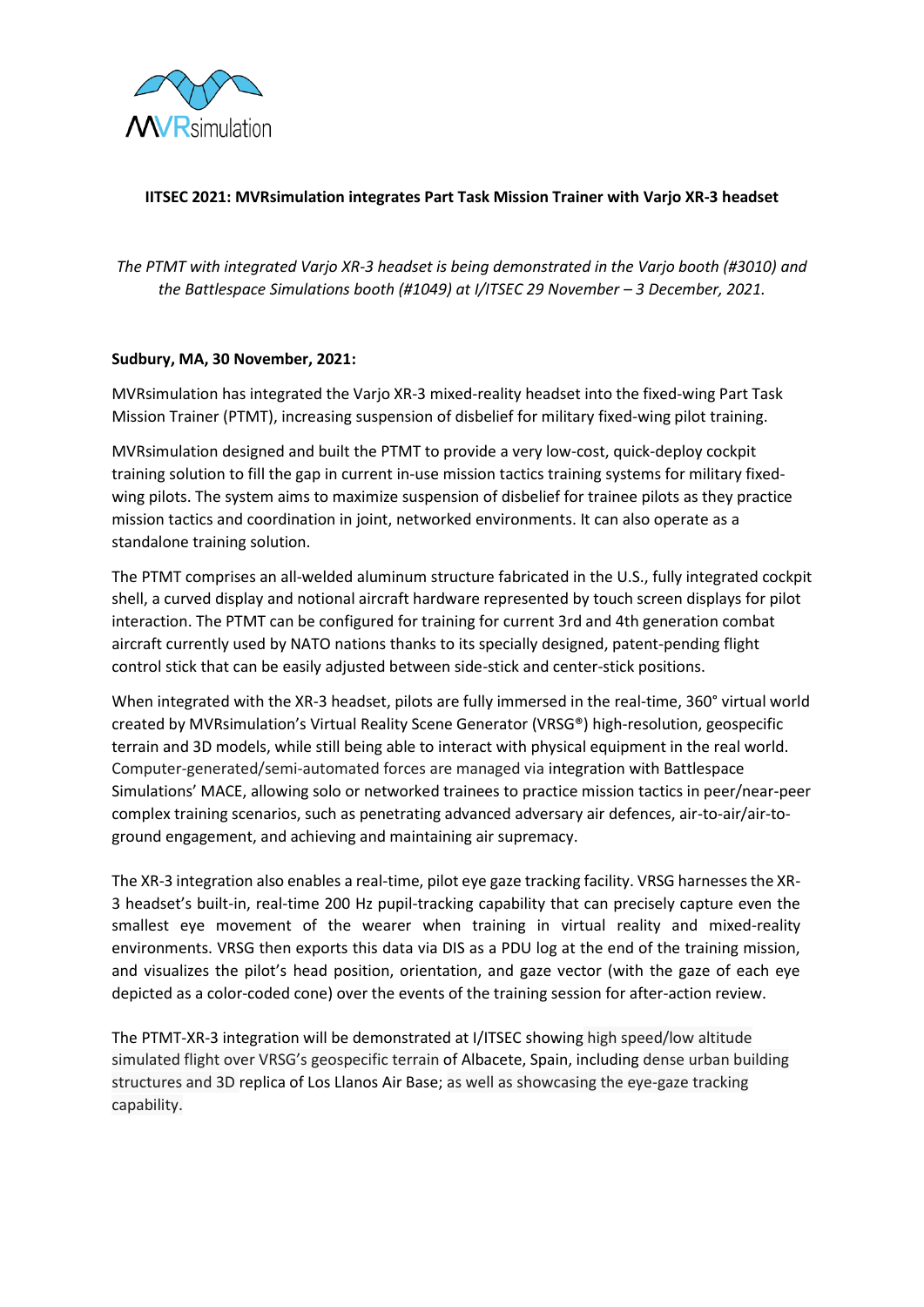

*Image: Flying in MVRsimulation's Part Task Mission Trainer (PTMT) wearing the Varjo XR-3 mixed reality headset. VRSG renders the out-the-window view in the headset and on the curved display. (Notice the pilot's hand on the controls is visible in the VRSG view.)*

### *A video of the PTMT integrated with the XR-3 can be viewe[d here.](https://www.mvrsimulation.com/sites/default/files/m-video/2021/MVR_Showcase_1080.mp4)*

#### *END*

#### Notes to editor:

At I/ITSEC 2021, MVRsimulation technology will be demonstrated in the following booths:

#### **Varjo (Booth #3010)**

• The PTMT with XR-3 mixed reality headset.

#### **Battlespace Simulations (Booth #1049):**

- The PTMT with XR-3 mixed reality headset. See the PTMT running missions with computergenerated/semi-automated forces and virtual flight models managed via Battlespace Simulations' MACE. The self-contained, all-aluminum welded cockpit-based simulator will run high speed, low altitude air-to-air and air-to-ground missions over MVRsimulation's highres, geospecific dense urban terrain of Albacete, Spain, with 3D replica of the Los Llanos Air Base. Also featuring the Varjo XR-3 mixed reality headset, which enables full immersion in the virtual world and real-time eye gaze visualization, while pilots interact with cockpit hardware.
- Battlespace Simulations will also demonstrate a new high-fidelity pilot Head-up Display (HUD) for a VRSG-simulated camera view from an MQ-9 Reaper. The MVRsimulation software provides both the 3D virtual world and KLV metadata for the simulated camera,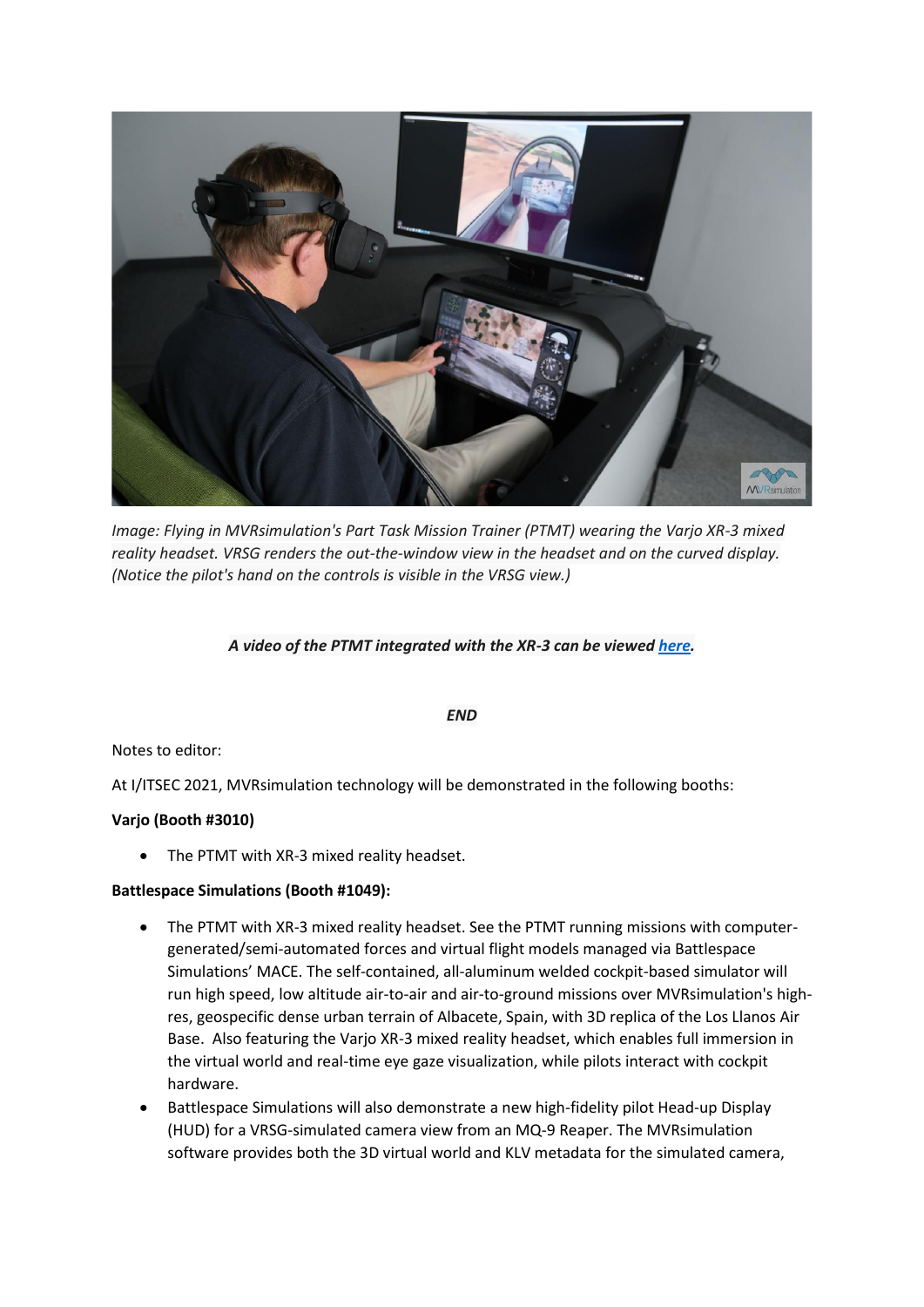

with the MACE software providing the training scenario and 2D HUD symbology to mimic a real MQ-9 Reaper unmanned vehicle.

# **ZedaSoft (Booth #1573):**

- As delivered to U.S. Air Force Academy Multi-Domain Laboratory (MDL): Demonstrations of flight simulator and UAS/RPA Mockingbird Drone simulator as delivered recently to the U.S. Air Force Academy. The flight simulator utilizes ZedaSoft's Zuse simulator station in a three monitor out-the-window configuration, featuring VRSG visuals and 3D content. The UAS/RPA Drone simulator includes ZedaSoft's Mockingbird software with VRSG providing the HUD camera and sensor ball (EO/IR and SAR) simulation.
- XR Drone Training Demonstration: A drone pilot experience showing first-person viewpoint of a virtual flight environment mixed with a physical handheld drone controller to provide realistic drone pilot training. Featuring VRSG visuals and Varjo XR-3 head-mounted display.
- XR Flight Simulation Demonstration: ZedaSoft's Zuse simulation station with the Varjo XR-3 mixed reality headset to immerse the pilot in a high-fidelity realistic training environment. Virtual out-the-window view generated by VRSG visuals and 3D content.

# **Bugeye Technologies (Booth #1549):**

• Mixed Reality Apache Simulator Demonstration**:** Bugeye Technologies is demonstrating its latest Reconfigurable Virtual Cockpit Trainer (RVCT) configuration integrated with ZedaSoft's CBA for Simulation framework and AH-64 Apache plug-in software. The latest upgrades to the RVCT include a mixed reality experience provided through a Varjo XR-3 head-mounted display combined with VRSG visuals and the cockpit's physical displays and hands-on controls. The realistic Apache flight model verified by U.S. Army aviators is provided by Bihrle Applied Research, Inc.

# **Immersive Display Solutions (Booth #1768):**

• Trailer-Based Joint Fires Training System (TBJFTS) demonstration system: The TBJFTS is a self-contained mobile classroom for (accreditable) joint fires training that supports Type I, II, III, Laser, Day, Night-aided and Night Unaided digitally-aided close air support training. The trailer includes a Student Station, Ground Commander Station, Instructor Station, Pilot/Role Player Station and Mission Brief and After Action Review capability, with shore connections and optional generator supplying all required power to the training systems and trailer environmental systems. The system includes an IDSI VisionStation3 220 x 55 domed display with both Emulated (Mil-reticle Bino, PLRF, LTD) and Simulated (GPS receiver, ROVER video downlink, PRC-117/152 radio) military equipment at the student station. Featuring MVRsimulation's VRSG visuals.

# **TRU Simulation + Training (Booth #1201):**

• Bell Invictus 360 simulator: Visitors will be able to experience the future of attack reconnaissance by flying the Bell Invictus 360 simulator. Featuring VRSG visuals and 3D content.